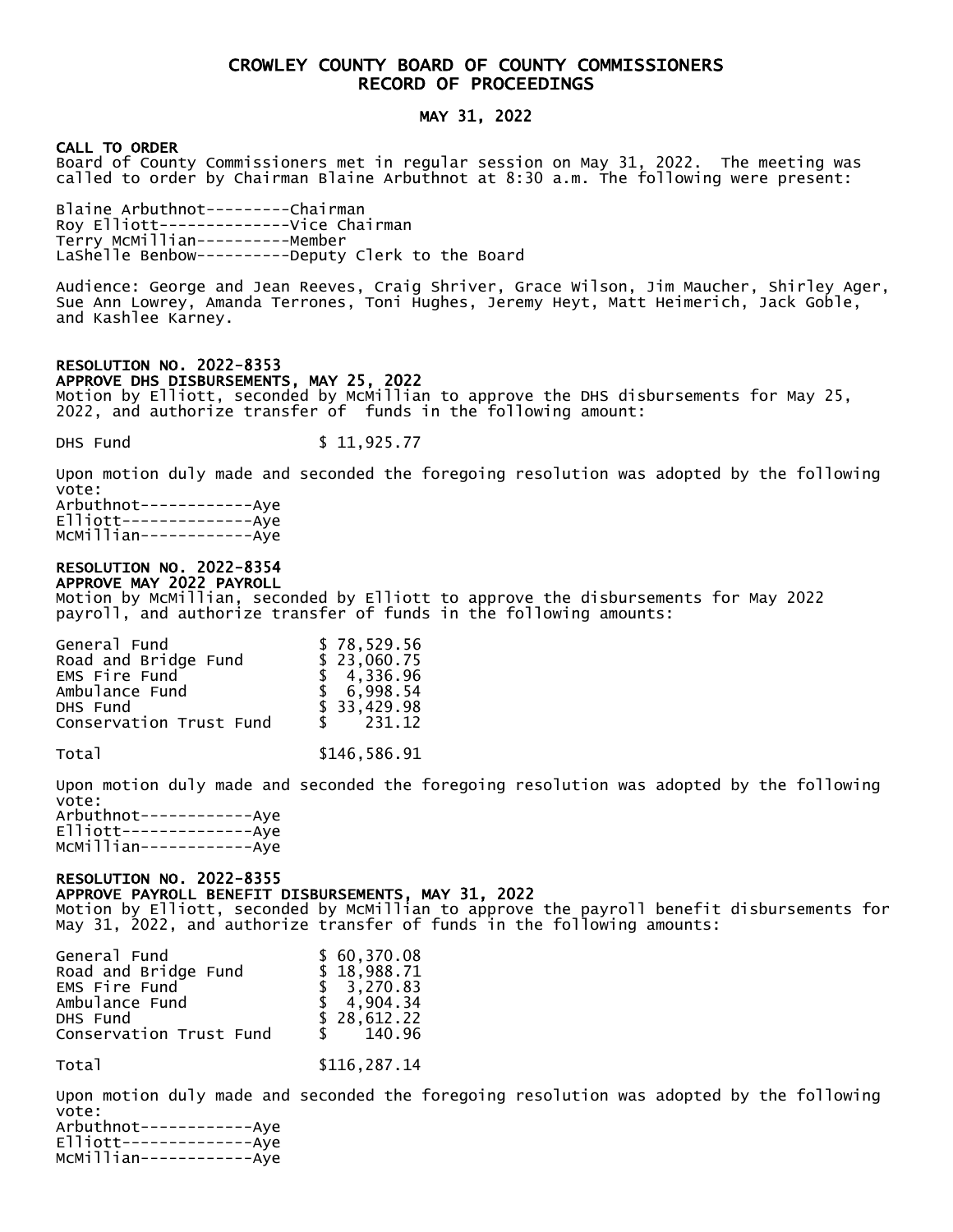### RESOLUTION NO. 2022-8356 APPROVE DISBURSEMENTS, MAY 31, 2022

Motion by McMillian, seconded by Elliott to approve the disbursements for May 31, 2022, and authorize transfer of funds in the following amounts:

| General Fund            | \$47,426.71 |
|-------------------------|-------------|
| Road and Bridge Fund    | \$1,157.83  |
| EMS Fire Fund           | \$ 448.11   |
| Ambulance Fund          | \$27,875.80 |
| Water Fund              | \$2,986.15  |
| DHS Fund                | \$85.31     |
| Conservation Trust Fund | \$6,236.81  |
| E911 Fund               | \$14,592.30 |
| Secretac Fund           | \$36,651.35 |
|                         |             |

Total \$137.460.37

Upon motion duly made and seconded the foregoing resolution was adopted by the following vote: Arbuthnot------------Aye

Elliott--------------Aye McMillian------------Aye

# RESOLUTION NO. 2022-8357

APPROVE ACCESS EASEMENT AGREEMENT BETWEEN HORTENSE RODRIGUEZ AND CROWLEY COUNTY Motion by Elliott, seconded by McMillian to approve an Access Easement Agreement between Hortense Rodriguez and Crowley County for the sum of \$300.00. The easement will allow access to a new storage tank that will be installed for the domestic water system.

Upon motion duly made and seconded the foregoing resolution was adopted by the following vote: Arbuthnot------------Aye Elliott--------------Aye McMillian------------Aye

### RESOLUTION NO. 2022-8358 APPROVE OPTION LETTER NO. 8 TO ORIGINAL CONTRACT #129148 BETWEEN COLORADO DEPARTMENT OF CORRECTIONS AND CROWLEY COUNTY

Motion by McMillian, seconded by Elliott to approve Option Letter No. 8 to original contract number 129148 between Colorado Department of Corrections and Crowley County which decreases the quantity of the services for Fiscal Year 2022 in the amount of \$1,384,000.00.

Upon motion duly made and seconded the foregoing resolution was adopted by the following vote: Arbuthnot------------Aye Elliott--------------Aye

McMillian------------Aye

## JACK GOBLE FROM LOWER ARKANSAS VALLEY WATER CONSERVANCY DISTRICT (LAVWCD)

Jack Goble, General Manager of LAVWCD introduced himself and discussed various projects that LAVWCD is involved in. He mentioned that Otero County entered into an Intergovernmental Agreement with LAVWCD to work on various legal cases that both parties have an interest in. He mentioned that he will periodically meet with the Board of County Commissioners to update them on regional projects.

## CRAIG SHRIVER - JUNK HOUSES

Craig Shriver spoke to the board regarding seven junk houses in Ordway that are free from asbestos, and the EPA is willing to demolish them. For junk houses that the EPA will not demolish he is willing to provide that service. Payment would be in the form of a lien against the property which would be collected when the property is sold. He asked if we would consider him if there are additional properties that need to be demolished.

He inquired about marijuana funds that are available to the Towns. Blaine explained that we are accepting project requests from the Towns and the Board will consider their requests.

He asked about a culvert for one of his properties. Blaine mentioned that he thought the ditch was managed by Ordway Drainage and that he should contact Jim McCuistion to see if the drainage management is responsible for the cost and installation of the culvert.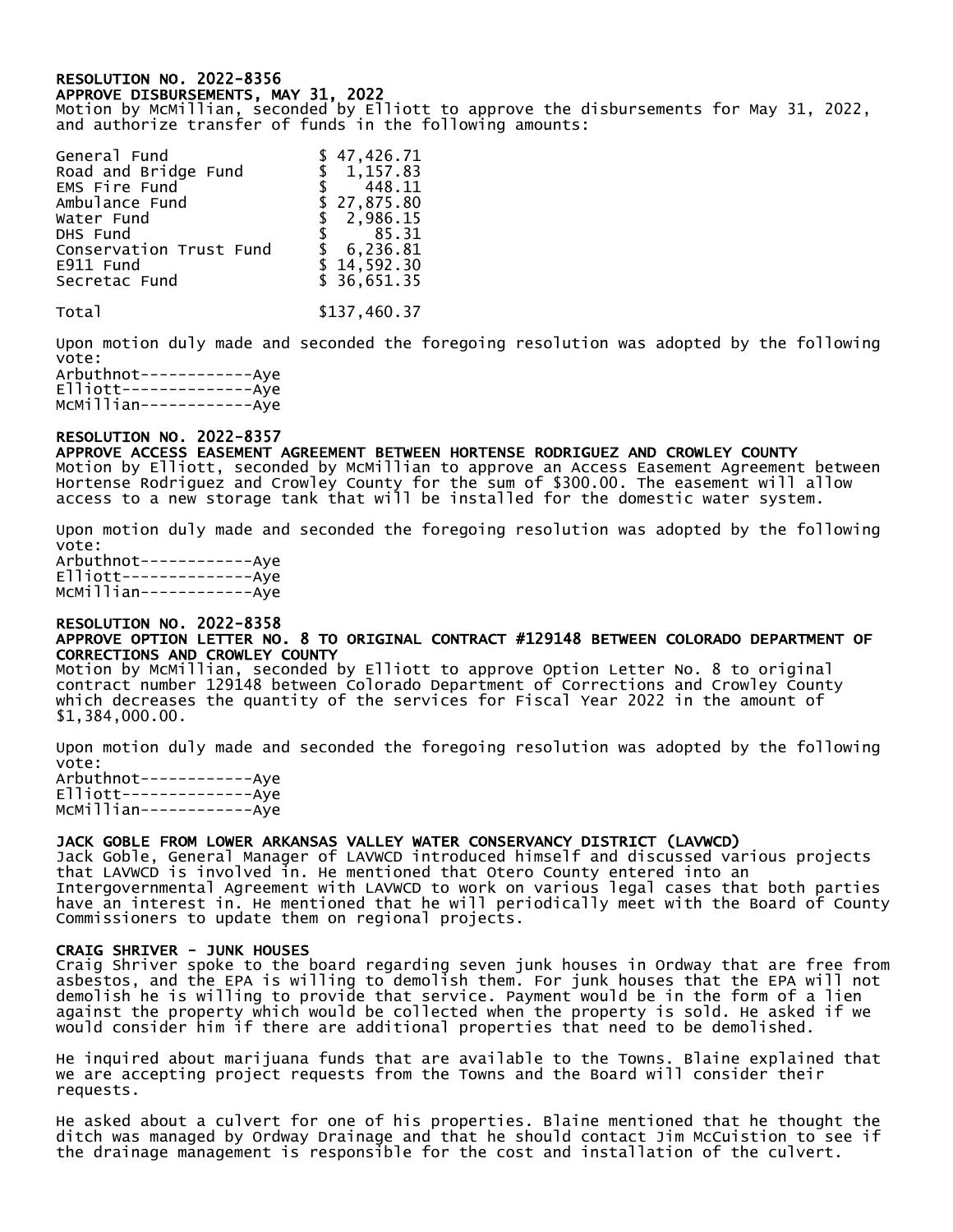### PUBLIC DISCUSSION - PLANNING & ZONING AND MARIJUANA INDUSTRY

A number of audience members were in attendance for this discussion. The group provided an outline for the meeting with the following expectations and action items.

- A. Better understanding of the role of the Planning & Zoning Commission.
- B. Defining the problem with the current marijuana regulations.
	- 1. Physical location of marijuana industry and ancillary services.
	- 2. Create mechanism that limits future expansion of the industry.

3. Can this be done by ordinance or is changing the Planning & Zoning Manual best?

C.Action Items

- 1. Who is responsible for drafting language to address the issue?
- 2. What does the timeline look like for whichever process is chosen?
- 3. Lines of communication moving forward.

In summary, Matt Heimerich discussed how the group would like to see more rigid plans regarding the geographical location for mariguana industry and future expansion, and inquired as to how a public group can assist with the necessary documentation whether it is an ordinance and/or revisions to the Planning & Zoning manual.

Toni Hughes expressed concerns about how the marijuana industry has affected the value of land and homes, and the increase in law enforcement activity as written in the local newspaper. She is not opposed to growth as long as it is positive and safe for the community, and properties should be kept clean and maintained. Current growth seems to have brought an increase in crime and trash.

Sue Ann Lowrey proposed the creation of an ordinance for the geographic concentration of the marijuana industry. This would provide for the sheriff and emergency medical services to respond to events in a more timely manner rather than having to respond all over the county.

Kashlee Karney feels that Crowley County has declined since the marijuana industry was allowed. The county is now attracting trash, junk, and homelessness. This too has had an negative impact on the education system.

Matt Heimerich said the group wants to help provide a livable area that is safe from petty crime, and has clean and responsible neighbors who care about their properties. Perhaps marijuana funds can be used to support a county beautification project. Shirley Ager suggested it could be used to provide a trade school for graduating students.

Grace Wilson expressed concern as to how far east of Highway 71 the marijuana industry can expand to. There is a lot of dust, plastic, and other construction materials that are being blown around the county from this area.

Blaine stated that the marijuana industry is somewhat geographically located as the available water sources prevent them from moving too far east or west of Highway 71. The Board is willing to ask the County Attorney about options available for establishing geographical limitations for the marijuana industry, as well as ask questions that the public group may have. Matt Heimerich will provide a list of questions to LaShelle Benbow which will be given to the Board and County Attorney.

#### PLANNING & ZONING HEARING

The board conducted a planning and zoning hearing. Those present were:

Commissioners: Arbuthnot, Elliott and McMillian Deputy Clerk to the Board: LaShelle Benbow Planning & Zoning Administrator: Matt Carter Audience:George and Jean Reeves, Dean Hiatt, Craig Shriver, Grace Wilson, Jim Maucher, Shirley Ager, Sue Ann Lowrey, Amanda Terrones, Toni Hughes, Jeremy Heyt, Matt Heimerich, Jack Goble, and Kashlee Karney.

### RESOLUTION NO. 2022-8359

SUBDIVISION EXEMPTION REQUEST, CAEV ORDWAY, LLC, FILE NO. 2022-10

Dean Hiatt, on behalf of CAEV Ordway, LLC, desires to split lot 11 at Sherman Subdivision #2 into two equal parcels. The two new lots will be 2.5 acres in size. The lots are being split for the purpose of licensing more marijuana plants on the site. The Crowley County Planning and Zoning Commission heard the request on May 23, 2022, and recommended approval by the Board.

WHEREAS, CAEV Ordway LLC, has filed a request for Subdivision Exemption with the Crowley County Planning and Zoning Commission concerning certain property located in Crowley County, Colorado.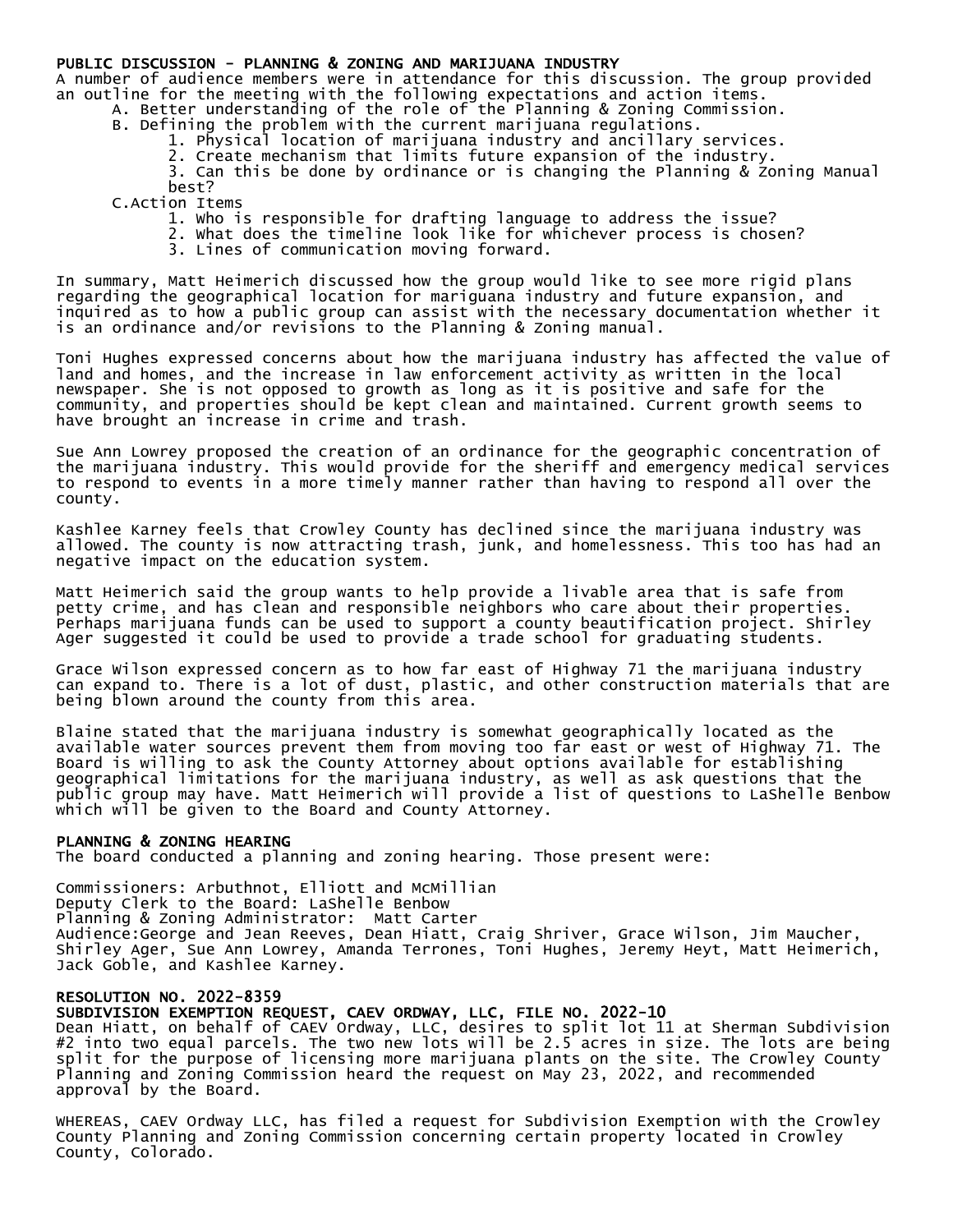WHEREAS, a hearing was held before the Crowley County Planning and Zoning Commission concerning this request on 05/23/2022; and

WHEREAS, the Crowley County Planning and Zoning Commission has recommended to the Crowley County Commissioners that said request be approved;

NOW THEREFORE, the following resolution is hereby adopted by the Board of County Commissioners of Crowley County, Colorado;

- 1. The Subdivision Exemption request of CAEV Ordway LLC, is hereby approved.
- 2. The real property which is the subject of this resolution is described as follows: 20251 Elliott Lane, Ordway, CO 81063.

The property is also known as:

A portion of the SW1/4 and a portion of the S1/2 of the NW1/4 of Section 8, Township 21 South, Range 56 West of the 6th PM, County of Crowley, State of Colorado.

- 3. This resolution is approved and the real property which is the subject of this resolution for division is granted subject to the following conditions:
	- 1) Any and all health department requirements are to be complied with in their entirety.
	- 2) Crowley County Building Codes, if applicable, are to be complied with in their entirety.
	- 3) One certified copy of the survey shall be recorded with the Crowley County Clerk and Recorder and a second copy filed with the Land Use Administrator.
- 4. Other requirements:

Water source mark when applicable - Yes

Required Access Road mark when applicable - Yes

Sewer System mark when applicable - Yes

Motion by Elliott, seconded by McMillian to approve the subdivision exemption request by CAEV Ordway, LLC, File No. 2022-10, subject to street access or recorded easement for each lot, developed electrical and water system including meter for each lot, and recorded survey with Crowley County Clerk.

Upon motion duly made and seconded the foregoing resolution was adopted by the following vote: Arbuthnot------------Aye Elliott--------------Aye

McMillian------------Aye

#### RESOLUTION NO. 2022-8360 SUBDIVISION EXEMPTION REQUEST, POWER REIT = PW CO CANRE GAS STATION, LLC, FILE NO. 2022- 11

Dean Hiatt, on behalf of Power Reit = PW CO CanRE Gas Station, LLC, desires to split lot 3 at Tamarack Subdivision into two equal parcels. The current lot is 2.2 acres in size and the two new lots will be 1.1 acres in size. The lots are being split for the purpose of licensing more marijuana plants on the site. The Crowley County Planning and Zoning Commission heard the request on May 23, 2022, and recommended approval by the Board.

WHEREAS, Power Reit = PW CO CanRE Gas Station, LLC, has filed a request for Subdivision Exemption with the Crowley County Planning and Zoning Commission concerning certain property located in Crowley County, Colorado.

WHEREAS, a hearing was held before the Crowley County Planning and Zoning Commission concerning this request on 05/23/2022; and

WHEREAS, the Crowley County Planning and Zoning Commission has recommended to the Crowley County Commissioners that said request be approved;

NOW THEREFORE, the following resolution is hereby adopted by the Board of County Commissioners of Crowley County, Colorado;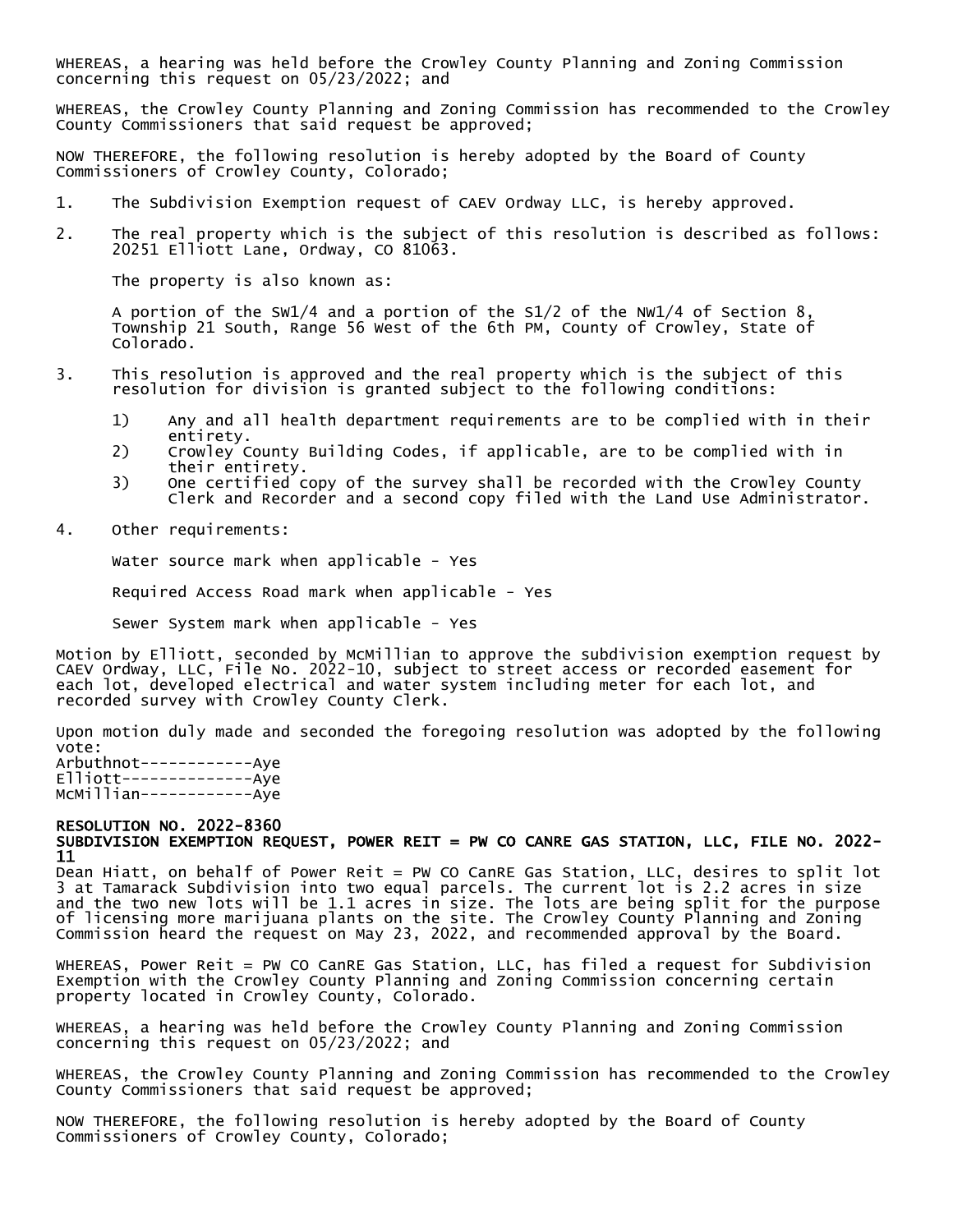- 1. The Subdivision Exemption request of Power Reit = PW CO CanRE Gas Station, LLC, is hereby approved.
- 2. The real property which is the subject of this resolution is described as follows: 7850 Maverick Lane, Ordway, CO 81063.

The property is also known as:

A portion of the W1/2 NE1/4 of Section 18, Township 21 South, Range 56 West of the 6th P.m. except a strip of land 150 feet wide in Section 18 conveyed to the City of Colorado Springs by deed recorded in Book 231, at page 622-30. East 63.5 acres of that portion of the NE1/4 lying North of the railroad right of way in Sec. 18, Township 21 South, Range 56 West of the 6th P.M. Except a strip of land 150 feet wide conveyed to the City of Colorado Springs by deed recorded in book 231, at page 622-30, in the County of Crowley, State of Colorado.

- 3. This resolution is approved and the real property which is the subject of this resolution for division is granted subject to the following conditions:
	- 1) Any and all health department requirements are to be complied with in their entirety.
	- 2) Crowley County Building Codes, if applicable, are to be complied with in their entirety.
	- 3) One certified copy of the survey shall be recorded with the Crowley County Clerk and Recorder and a second copy filed with the Land Use Administrator.
- 4. Other requirements:

Water source mark when applicable - Yes

Required Access Road mark when applicable - Yes

Sewer System mark when applicable - Yes

Motion by Elliott, seconded by McMillian to approve the subdivision exemption request by Power Reit = PW CO CanRE Gas Station, LLC, File No. 2022-11, subject to street access or recorded easement for each lot, developed electrical and water system including meter for each lot, and recorded survey with Crowley County Clerk.

Upon motion duly made and seconded the foregoing resolution was adopted by the following vote:

Arbuthnot------------Aye Elliott--------------Aye McMillian------------Aye

#### RESOLUTION NO. 2022-8361

### SUBDIVISION EXEMPTION REQUEST, DANIEL AND CAROL MUMM, FILE NO. 2022-09

Daniel and Carol Mumm plan to put a trailer house on the West of their residence on the family farm at 14672 County Road H in Ordway. The home will be available for one of his employees. The new 10-acre parcel would be adjacent to the current residence. The Crowley County Planning and Zoning Commission heard the request on May 23, 2022, and recommended approval by the Board.

WHEREAS, Daniel and Carol Mumm, has filed a request for Subdivision Exemption with the Crowley County Planning and Zoning Commission concerning certain property located in Crowley County, Colorado.

WHEREAS, a hearing was held before the Crowley County Planning and Zoning Commission concerning this request on 05/23/2022; and

WHEREAS, the Crowley County Planning and Zoning Commission has recommended to the Crowley County Commissioners that said request be approved;

NOW THEREFORE, the following resolution is hereby adopted by the Board of County Commissioners of Crowley County, Colorado;

- 1. The Subdivision Exemption request of Daniel and Carol Mumm is hereby approved.
- 2. The real property which is the subject of this resolution is described as follows:

The property is also known as: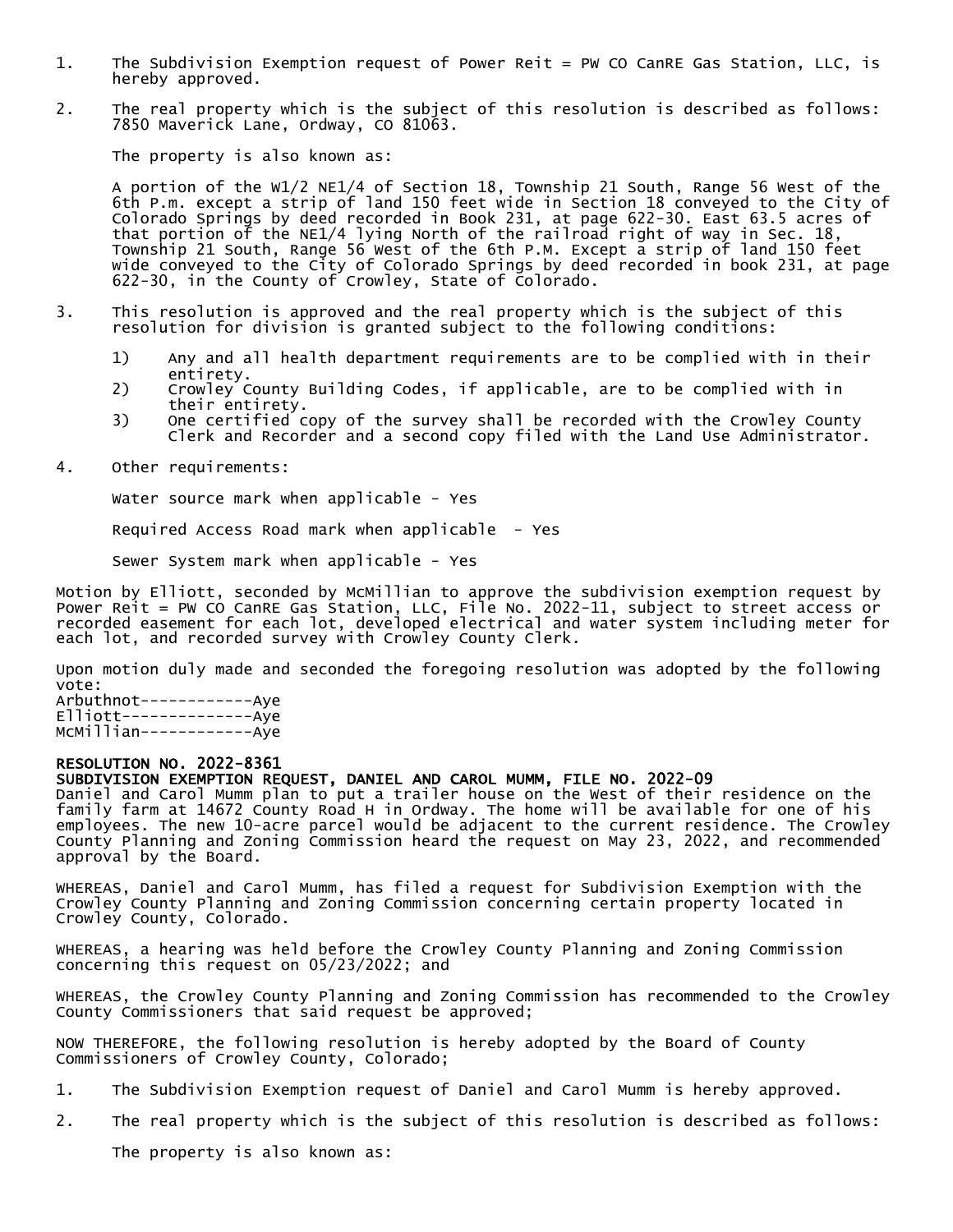Section 17, Township 21, Range 57; W1/2NE1/4 (80 ac)

- 3. This resolution is approved and the real property which is the subject of this resolution for division is granted subject to the following conditions:
	- 1) Any and all health department requirements are to be complied with in their entirety.
	- 2) Crowley County Building Codes, if applicable, are to be complied with in their entirety.
	- 3) One certified copy of the survey shall be recorded with the Crowley County Clerk and Recorder and a second copy filed with the Land Use Administrator.
- 4. Other requirements:

Water source mark when applicable - Yes

Required Access Road mark when applicable - Yes

Sewer System mark when applicable - Yes

Motion by McMillian, seconded by Elliott to approve the subdivision exemption request by Daniel and Carol Mumm, File No. 2022-09, subject to a survey being completed and recorded with the County Clerk, required culverts to be installed, utilities and septic being installed, and all applicable taxes and fees be paid.

Upon motion duly made and seconded the foregoing resolution was adopted by the following vote:

Arbuthnot------------Aye Elliott--------------Aye McMillian------------Aye

### RESOLUTION NO. 2022-8362

SUBDIVISION EXEMPTION REQUEST, JEFFREY S. KUHN, FILE NO. 2022-12

Jeffrey S Kuhn desires to create two, 10-acre parcels from an existing 116.84 acre parcel. One parcel is his existing home site, and the second parcel would be a future home site. Jeffrey Kuhn was not in attendance to present his request to the Crowley County Planning and Zoning Commission on May 23, 2022, so the Commission did not recommend approval by the Board.

Opposition to his request was expressed in a letter from Debbi Oliver, and George and Jean Reeves. George and Jean do not want a house right next to them; they want to live in the country and not be surrounded by homes. An access road will create additional dust on their property. Terry McMillian expressed concern regarding the access road right next to their property.

WHEREAS, Jeffrey S Kuhn, has filed a request for Subdivision Exemption with the Crowley County Planning and Zoning Commission concerning certain property located in Crowley County, Colorado.

WHEREAS, a hearing was held before the Crowley County Planning and Zoning Commission concerning this request on 05/23/2022; and

WHEREAS, the Crowley County Planning and Zoning Commission has recommended to the Crowley County Commissioners that said request be approved;

NOW THEREFORE, the following resolution is hereby adopted by the Board of County Commissioners of Crowley County, Colorado;

- 1. The Subdivision Exemption request of Jeffrey S Kuhn is hereby approved.
- 2. The real property which is the subject of this resolution is described as follows:

The property is also known as:

Section 11, Township 21, Range 57, SE1/4 EXCEPT (32 acres) and (4588 sf) and (11.6 acres)

- 3. This resolution is approved and the real property which is the subject of this resolution for division is granted subject to the following conditions:
	- 1) Any and all health department requirements are to be complied with in their entirety.